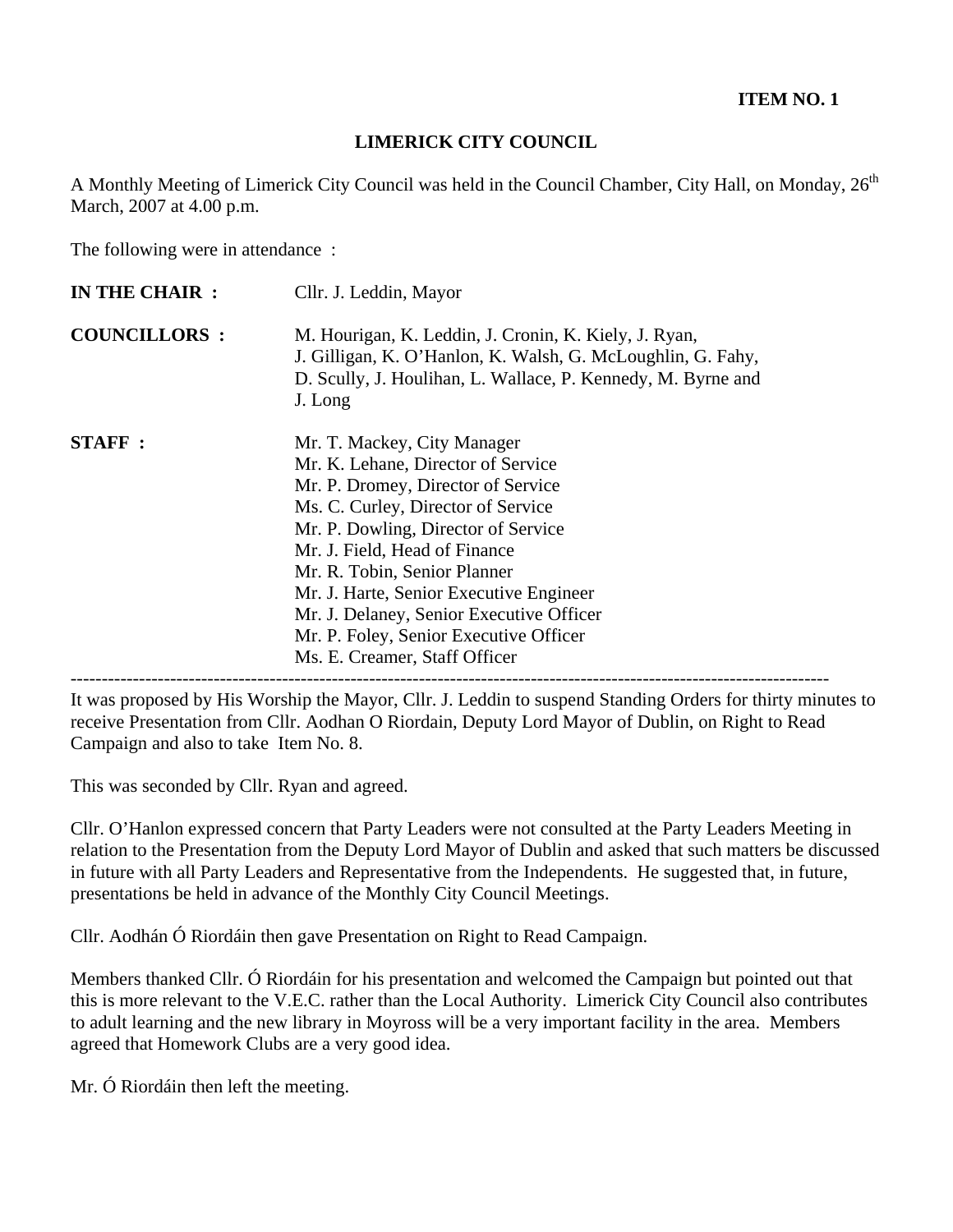#### **8. PRESENTATION BY MR. ENDA THOMPSON, PROJECT CO-ORDINATOR, SHANNON RBD PROJECT ON THE SIGNIFICANT WATER MANAGEMENT ISSUES RELATING TO THE PREPARATION OF A SHANNON RIVER BASIN MANAGEMENT PLAN**

His Worship the Mayor, Cllr. J. Leddin welcomed Mr. Thompson to the Meeting and then invited him to make his Presentation.

Mr. Thompson then made his presentation.

Members thanked Mr. Thompson for his detailed presentation. Cllr. Long said that all water treatment plants should be upgraded to the standard of Limerick City's plant. Cllr. Ryan stressed the importance of significant investment by Limerick City Council in this area. Cllr. Hourigan queried the impact of septic tanks on the water supply. Cllr. Cronin referred to flooding in certain parts of Limerick and asked what action can be taken to address this problem.

In reply, Mr. Thompson said the overall objective of Water Framework Directive is to maintain high status of water where it exists, prevent any deterioration in existing status of waters and achieve at least good status of all waters by 2015. He acknowledged members comments in relation to sewerage discharge and added that this is a national problem. The issue of berthing is looked after by Waterways Ireland. Flooding in the city he advised is a separate matter.

The Director of Service (Transportation and Infrastructure) stated that Limerick City Council monitors the water supply on a regular basis and it's compliance level is well above the national average.

His Worship the Mayor, Cllr. J. Leddin welcomed Ms. Caroline Curley, Director of Service, back to Limerick City Council and wished her well in her new position as Director of Service.

# **1. MINUTES**

On the proposition of Cllr. Hourigan, seconded by Cllr. Scully, it was unanimously agreed :

"That the Minutes of Monthly Meeting of Limerick City Council held on  $26<sup>th</sup>$  February, 2007, copies of which were circulated, be and the same are hereby confirmed".

#### **2. REPORT AND RECOMMENDATIONS, TRANSPORTATION AND INFRASTRUCTURE STRATEGIC POLICY COMMITTEE MEETING HELD ON 12TH MARCH, 2007.**

The Chairman's Report, Transportation and Infrastructure Strategic Policy Committee Meeting held on 12<sup>th</sup> March, 2007, was noted.

Submitted the following Recommendation from the Transportation and Infrastructure Strategic Policy Committee Meeting held on  $12^{th}$  March, 2007 :

"To proceed with the provisions relating to utilising the (Road Traffic removal, storage and disposal of vehicles) to deal with unlawfully parked vehicles".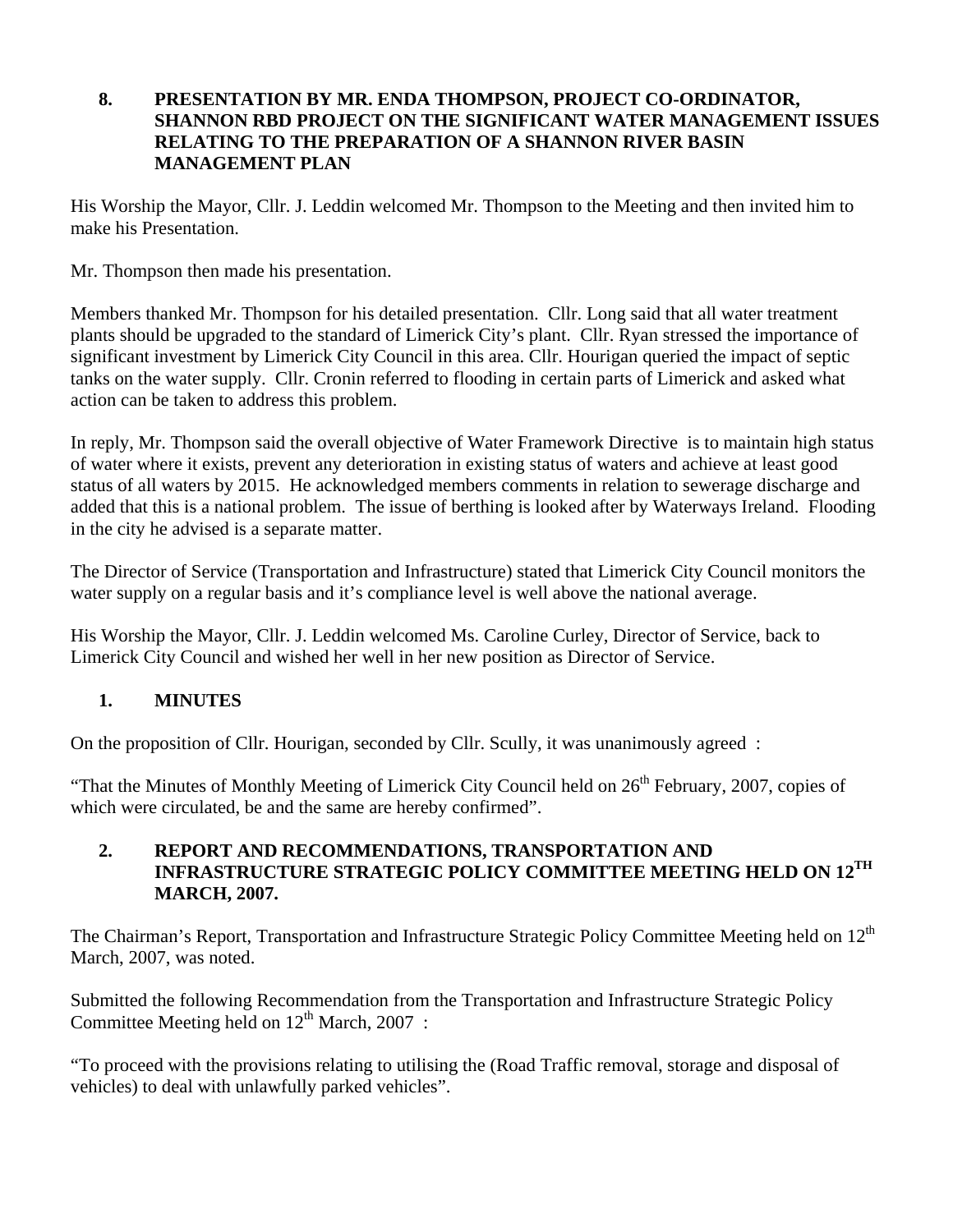Cllrs. Gilligan, Walsh, Cronin, Wallace and Long voiced their opposition to this recommendation warning that it could act as a deterrent to city centre shoppers.

Cllr. Hourigan indicated that he would be totally opposed to a private operator having the power to decide on towaway.

Cllrs. Ryan and O'Hanlon agreed that illegally parked cars are causing difficulties and implementing the above recommendation would address this but expressed similar concerns to the other councillors and requested a detailed statement from the Director of Service.

Cllr. Kiely indicated that he fully supported the recommendation.

In reply, the Director of Service (Transportation and Infrastructure) stated that cars would only be towed away in extreme cases and pointed out that every request to remove an illegally parked car would have to be approved by the Gardai or Limerick City Council first. He added that the City Council is inundated with requests from the Gardai to implement this recommendation.

It was proposed by Cllr. Ryan, seconded by Cllr. Kennedy and agreed to refer this item back to the Transportation and Infrastructure Strategic Policy Committee Meeting for further debate and discussion and that all members of City Council be invited to attend the Meeting.

Submitted the following Recommendation from the Transportation and Infrastructure Strategic Policy Committee Meeting held on  $12<sup>th</sup>$  March, 2007, which was adopted unanimously on the proposition of Cllr. Byrne, seconded by Cllr. Fahy :

"That a brainstorming session with stakeholders such as Iarnrod Eireann, Bus Eireann, Gardai and City Council members and staff is necessary outside of Strategic Policy Committee to discuss all aspects of transport in the city, covering the Orbital Route, Green Routes, etc.

Cllr. Hourigan asked that the bulbs on the Shannon Bridge be replaced.

In reply to Cllr. Wallace, the Director of Service (Transportation and Infrastructure) stated that Limerick City Council have one gully cleaning vehicle. In reply to Cllr. Wallace also, he stated that the present method of filling of potholes is acceptable.

In reply to Cllr. Hourigan, the Director of Service (Transportation and Infrastructure) stated that detailed plans are presently being prepared in relation to green routes.

Cllr. K. Leddin pointed out that the residents in Clancy Strand do not want seating in the riverside development.

Cllr. Ryan expressed concern at the visual image and condition of the Shannon Bridge and asked that consideration be given to an inexpensive proposal to improve the appearance of same.

In reply to Cllr. Gilligan, the Director of Service (Transportation and Infrastructure) stated that there is an ongoing issue across the country with the ESB in relation to public lighting but he was pursuing an improved service.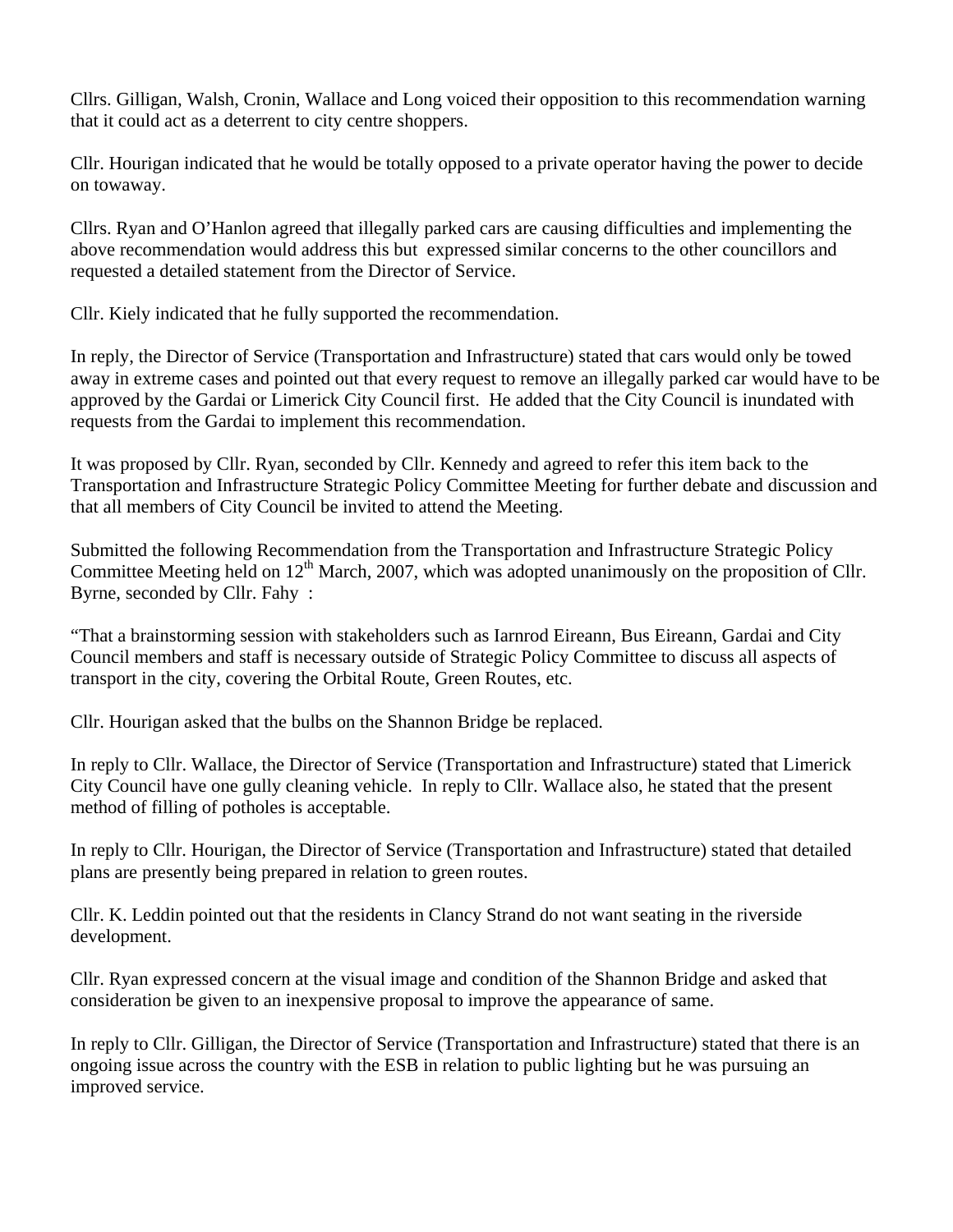#### **3. REPORT AND RECOMMENDATIONS, ECONOMIC POLICY DEVELOPMENT AND FUTURE PLANNING STRATEGIC POLICY COMMITTEE MEETING HELD ON 20TH MARCH, 2007.**

The Chairman's Report, Economic Policy Development and Future Planning Strategic Policy Committee Meeting held on  $20<sup>th</sup>$  March, 2007 was noted.

Submitted the following Recommendation from the Economic Policy Development and Future Planning Strategic Policy Committee Meeting held on  $20<sup>th</sup>$  March,  $2007$ :

#### Notice of Motion

"That Limerick City Council commence the necessary Compulsory Order procedures to acquire the land currently owned by the CIE Group. These derelict lands are adjacent to the site formerly known as the Guinness Site on Carey's Road which is currently in the ownership of Limerick City Council. The acquisition of the CIE land will allow the City Council to prepare a proper overall draft redevelopment plan for the area in consultation with local residents and Councillors".

It was proposed by Cllr. Kiely, seconded by Cllr. Scully and unanimously agreed that these negotiations be allowed to proceed.

Submitted the following Recommendation from the Economic Policy Development and Future Planning Strategic Policy Committee Meeting held on 20<sup>th</sup> March, 2007 :

"That the following Notice of Motion be referred back to Cllr. Byrne, as having considered the report of the Director of Service, it was more appropriate to the Transportation and Infrastructure Department:

#### Notice of Motion

'That Limerick City Council in the granting of planning applications make it conditional that the developer be responsible for the clearing and unblocking of any gullies within the area where the work is being carried out to help alleviate the hardship for people living in the area as a result of flooding'".

The City Manager indicated that a Notice of Motion was not necessary to address this issue. He pointed out that the City Council had the powers under the Roads Act to deal with the matter and assured Cllr. Byrne that gullies will be cleared and unblocked where construction work is being carried out.

Cllr. Cronin asked that he be furnished with a list of all the listed buildings in the city.

Cllr. Hourigan expressed concern at a number of business premises in Liddy Street which are closed up and stated that the owners of same should be obliged to refurbish them as they are an eyesore in their present state.

# **4. CORRESPONDENCE**

Submitted list of tenders opened in respect of Contract to assist in the development of a second three year Homeless Strategy and Action Plan 2007 – 2009 for Limerick City.

Cllr. Ryan referred to the construction of a skateboard park at Steamboat Quay and requested that an urgent meeting be called with the Director of Service to discuss this matter.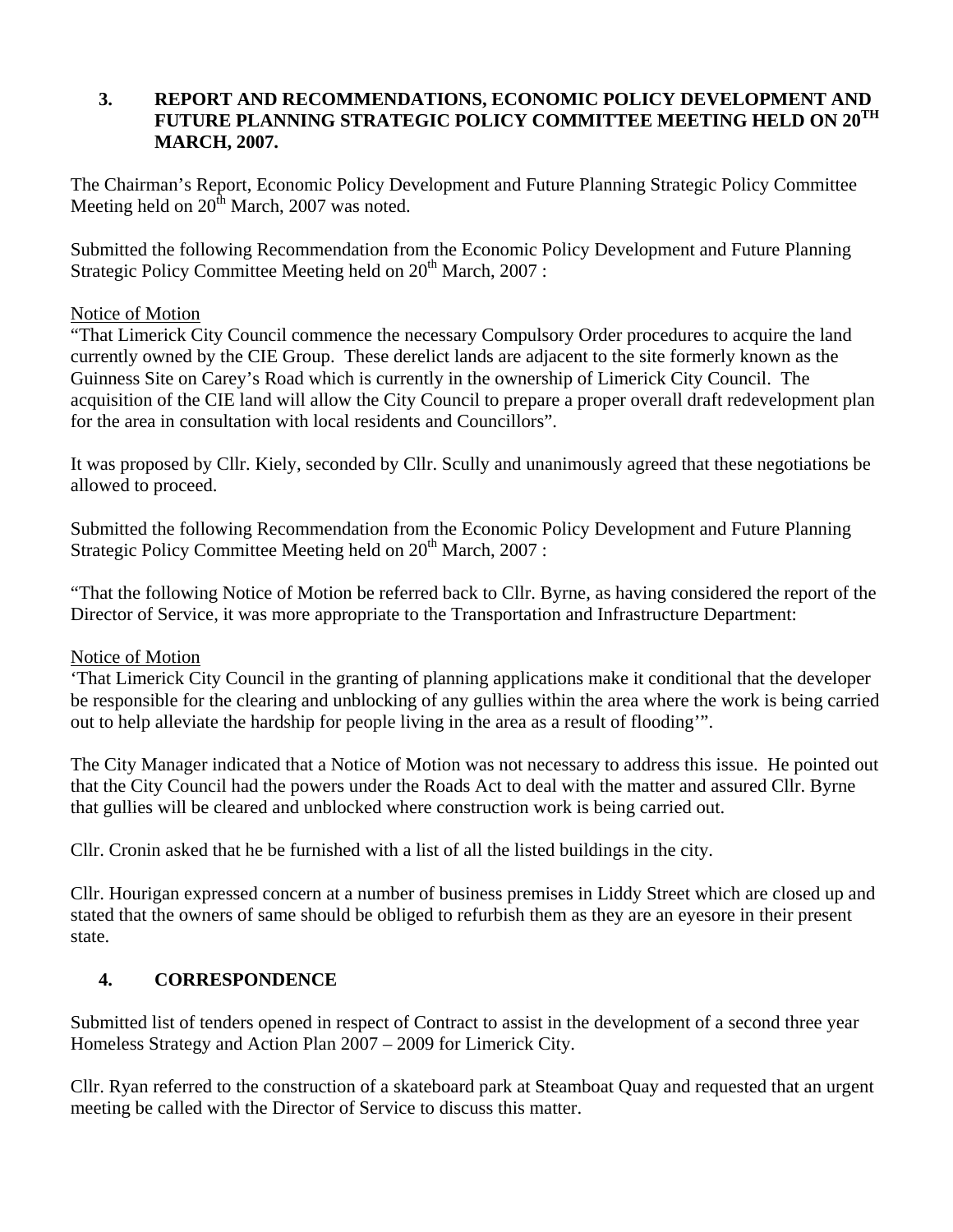# **5. FINANCIAL STATEMENT**

Submitted Financial Statement for the month of February, 2007, which was adopted unanimously on the proposition of Cllr. Kiely, seconded by Cllr. Cronin.

In reply to Cllr. Scully, the Head of Finance stated that the level of activity in the capital account is up this year compared to last year as the pace of expenditure is greater. He pointed out that overdraft interest is not allowable, however, the Department of the Environment, Heritage and Local Government are very cooperative in processing Limerick City Council's claims.

# **STANDING ORDERS**

Standing Orders were suspended for thirty minutes on the proposition of Cllr. Hourigan, seconded by Cllr. Kiely.

# **6. DISPOSAL OF PROPERTY**

Submitted the following Disposal of Property in accordance with Notices already circulated under Section 183 of the Local Government Act, 2001, which were adopted unanimously on the proposition of Cllr. Kiely, seconded by Cllr. Ryan :

- (a) Disposal of lands consisting of an area comprising approximately 0.0123 hectares or thereabouts statute measure situate at Claughaun Court, Garryowen in the City of Limerick and shown edged red on Drawing No. AG/2014 to Raymond Ryan and Tracy O'Carroll.
- (b) Disposal of land consisting of a plot of ground 2.47 acres in area situate at O'Malley Park in the City of Limerick and outlined in red on Drawing No. MIS261 to The Commissioners of Public Works or its nominees.
- (c) Disposal of premises consisting of a plot of land 0.16 acres situate at Nos. 14, 18 and 22, Knockalisheen Road, Ballynanty in the City of Limerick and outlined in red on Drawing No. AG/2042 to The Irish Rugby Football Union or it's nominees.
- (d) Disposal of premises consisting of a plot of land 0.3218 hectares situate at King's Island in the City of Limerick and outlined in red on Drawing No. AG/2011 to St. Mary's AID Limited or it's nominees.
- (e) Disposal of premises consisting of a plot of land 0.4158 hectares situate at O'Malley Park, in the City of Limerick and outlined in red on Drawing No. AG/2060 to be leased to Southill Youth Centre or it's nominees.
- (f) Disposal of Freehold (Ground Rent) under Section 26 of the Landlord and Tenant (Ground Rents) (No. 2) Act, 1978 as per attached Section 183 Notices.

# **7. PARTICIPATION BY MEMBERS AT CONFERENCES**

It was proposed by Cllr. O'Hanlon, seconded by Cllr. Hourigan and unanimously agreed to approve participation by members at the following conferences :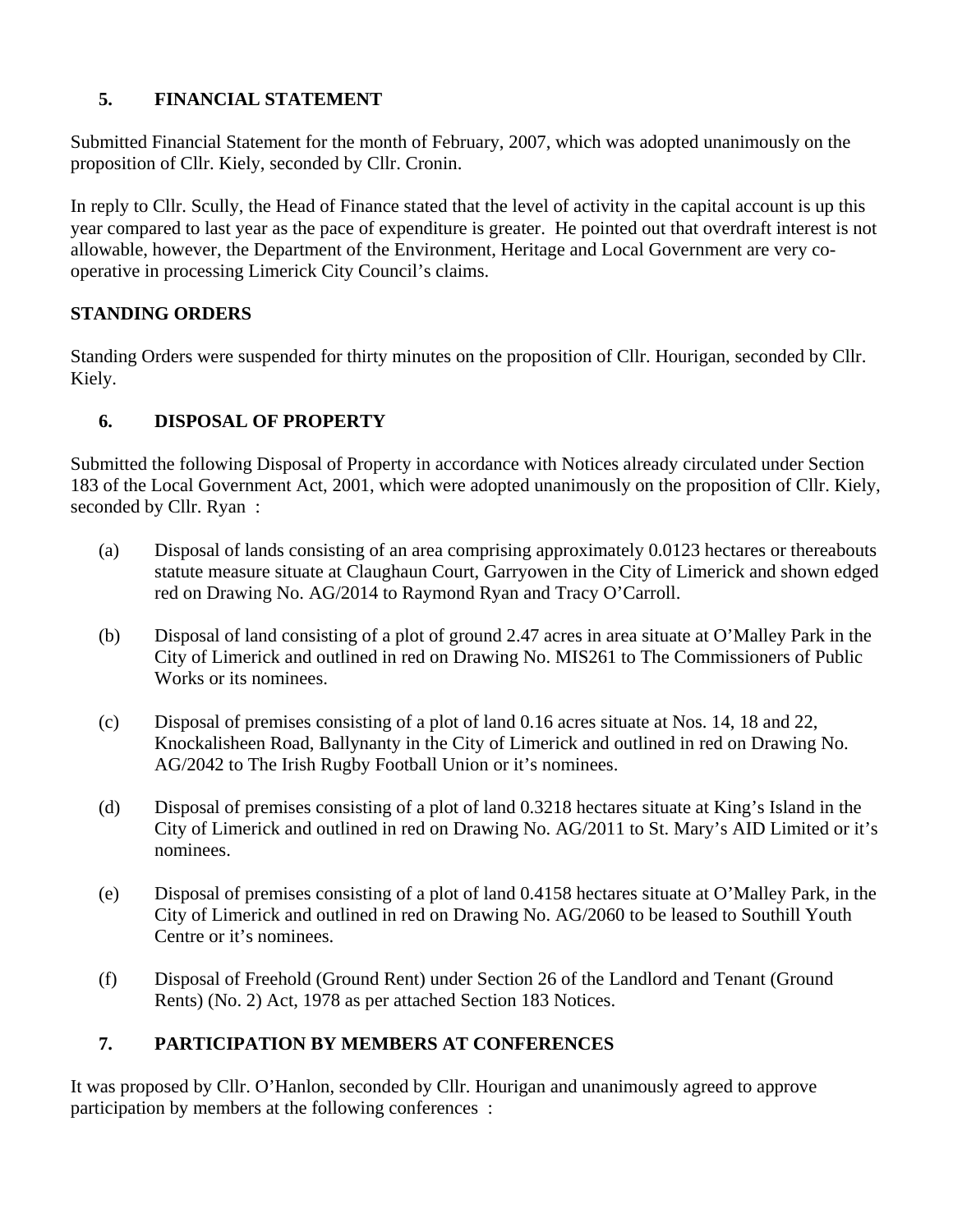Department of Government, UCC "On Message: Communicating the Political Campaign" To be held in O'Rahilly Building, Room 255, UCC, Cork  $29<sup>th</sup>$  March,  $2007$ Estimated Travel and Subsistence per member : €301.49 Conference Fee : €160.00 5<sup>th</sup> National Tourism Conference "Tourism : Fostering Local and Regional Regeneration"

To be held in Seven Oaks Hotel, Athy Road, Carlow  $29^{th} - 30^{th}$  March, 2007 Estimated Travel and Subsistence per member : €379.42 Conference Fee : €190.00

Southern and Eastern Regional Assembly 8<sup>th</sup> Annual Conference "Regional Governance" To be held in Killashee House Hotel, Naas, Co. Kildare  $20<sup>th</sup>$  April, 2007 Estimated Travel and Subsistence per member :  $\epsilon 405.40$ Conference Fee : €175.00

Annual Joint Conference of the Library Association of Ireland and the Chartered Institute of Library and Information Professionals Ireland "Inspiring Progress: good practice and new developments" To be held in The Heritage Hotel, Portlaoise  $24^{\text{th}} - 26^{\text{th}}$  April, 2007 Estimated Travel and Subsistence per member : €460.11 Conference Fee : €350.00

The National Sculpture Factory Conference on Architecture and Design in Domestic Housing To be held in City Hall, Cork  $24^{\text{th}} - 25^{\text{th}}$  May, 2007 Estimated Travel and Subsistence per member : €301.49 Conference Fee : €250.00

#### **9. AMENDMENTS TO LIMERICK CITY APPOINTED STANDS (STREET SERVICE VEHICLES) BYE LAWS 2006**

It was proposed by Cllr. Kiely, seconded by Cllr. Long and unanimously agreed to approve amendments to Limerick City Appointed Stands (Street Service Vehicles) Bye – Laws 2006.

### **10. REPORT ON THE ADDITION OF JACKSON'S TURRET TO THE RECORD OF PROTECTED STRUCTURES**

It was proposed by Cllr. Hourigan, seconded by Cllr. Cronin and unanimously agreed to approve Report on the addition of Jackson's Turret to the Record of Protected Structures.

# **11. REPORT ON PREPARATION OF CITY CENTRE STRATEGY**

The Report on preparation of City Centre Strategy was noted.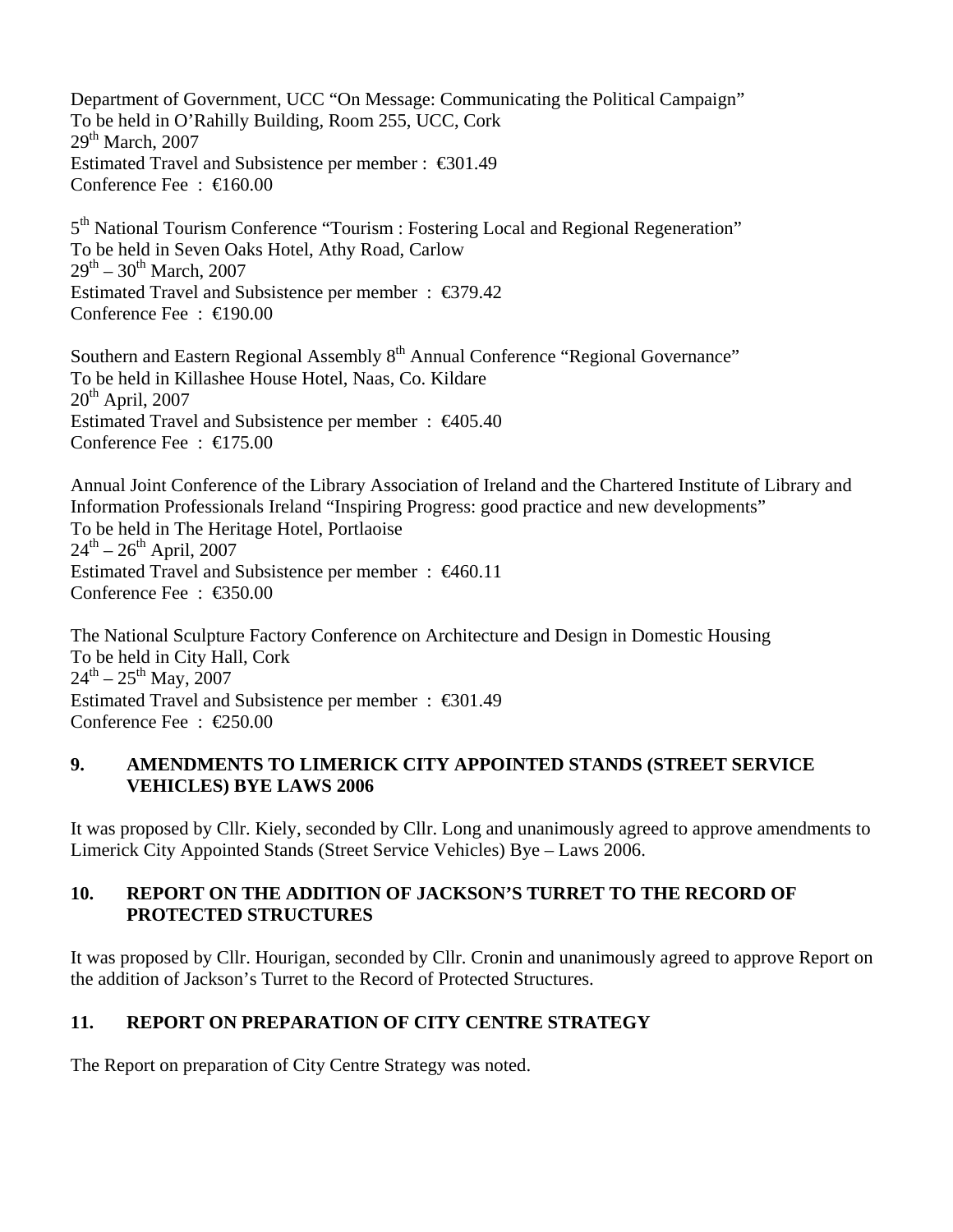# **12. DRAFT PROPOSALS FOR A RIVERSIDE BOARDWALK AT KING JOHN'S CASTLE**

Proposals were circulated at the Meeting by Director of Service (Transportation and Infrastructure).

The Draft Proposals for a Riverside Boardwalk at King John's Castle were noted. A number of members welcomed the draft proposal but expressed their dissatisfaction with its visual appearance. Cllr.Kennedy asked that the Council seek the views of the Office of Public Works on the proposals.

### **13. PLANNING PROPOSALS AND DECISIONS**

The Meeting noted the list of planning proposals under consideration at 16<sup>th</sup> March, 2007 and Decisions taken from  $19^{th}$  February, 2007 to  $16^{th}$  March, 2007.

In response to the members queries Mr.Tobin advised the following

- The proposed take away in Shelbourne Terrace would be considered on its merits but regard would be had to the number of similar developments in the area.
- There were a number of matters to be considered in relation the Redemptorist development including the density of the proposal
- The developer in O'Connell Street had been asked to cease works and submit a planning application
- That there had been a number of instances of developers building first and applying for retention
- That permission was required for landfill and the Council was seeking cooperation from developers in relation to proposals for Rhebogue
- That traffic management was an issue in relation to the development at Strand House Ennis Road
- Will advise the members when a total reply is received to the further information requested for Jackson's Turret.

# **14. AN BORD PLEANALA**

The Meeting noted the Decisions taken by An Bord Pleanala from  $19<sup>th</sup>$  February, 2007 to  $16<sup>th</sup>$  March, 2007.

#### **15. NOTICE OF MOTION**

Submitted the following Notice of Motion, due notice of which was given, which was referred to the Area Meeting :

"That Limerick City Council would consider the installation of a Pelican Crossing with sensors at the Salesian Primary School, Lower Shelbourne Road".

Signed : Cllr. Michael Hourigan